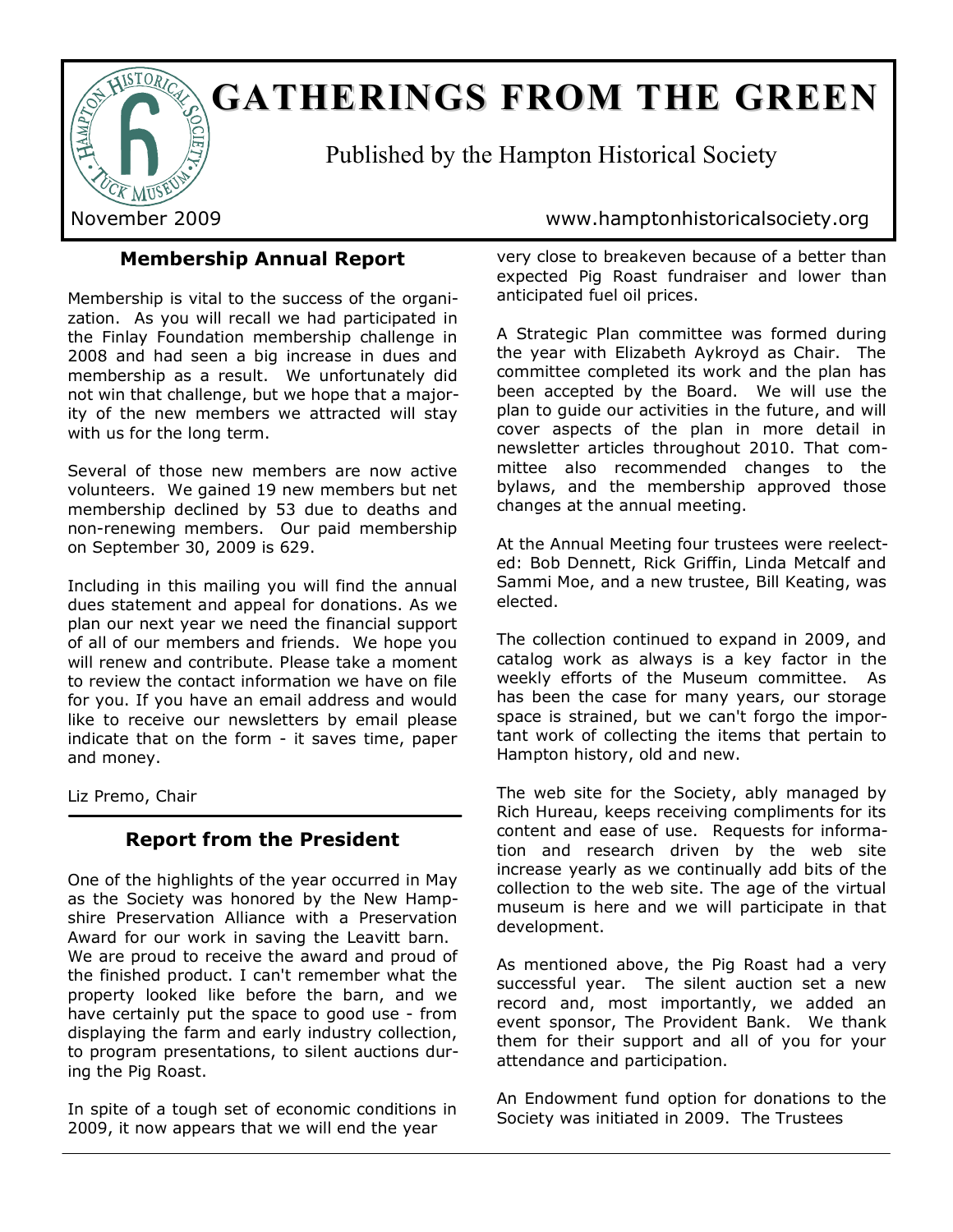believe that we need to increase our endowment funds to provide for the future of the Society and Museum. This will be a continuous challenge. Members are encouraged to donate to this fund and consider adding the Historical Society as a bequest in their estate plans.

The building and grounds committee accomplished most of its goals in 2009. The front hall was remodeled and five new windows were installed. The window project is multi-year and we are now down to nine windows that need to be replaced. Building maintenance has been a priority, and over the last ten years we have spent over \$75,000 in building improvements. (Not including the barn.) Our facilities are something that I believe we and the community can be very proud of. As we begin our new fiscal year, we have contracted for the replacement of the roof on the 1926 Tuck Hall and the 1960 wing.

Volunteers from a youth basketball program, Journeymen Basketball, assisted the Society in one of the final elements of the barn project by digging a trench for the retaining wall on the south side of the barn. HHS volunteers are now busy completing the retaining wall.

The Society has an exciting new project underway. We have started an inventory of the barns that still exist in Hampton built prior to 1950. This project is in support of a statewide effort from the NH Division of Historical Resources to inventory all barns in the state. More on this project during 2010.

Heartfelt thanks to all of our dedicated volunteers and to our members for making 2009 a successful year! We rely on member participation for our success and we welcome all the assistance we can get from a one-time project to weekly volunteering. You can make a difference.

Ben Moore, President

# **MISSION**

The mission of the Hampton Historical Society is to increase public knowledge and understanding of the history and cultural heritage of the town of Hampton, New Hampshire, from its earliest inhabitants to the present generation. We will communicate that history through an active museum, educational programs, and a resource library.

# **Adult Programs Committee**

#### **November 2008 through October 2009**

Elizabeth Aykroyd, the Society's Historian, opened its 2009 program year speaking about "A Puritan Church and Its Town." She addressed fifty-five members and friends on the interrelationship of religion and town government in colonial Hampton. Her presentation took place at Hampton's First Congregational Church on its 370<sup>th</sup> anniversary.

On November 9, 2008, Bill Keating presented an overview of Tuck Museum's historical collection. These objects and documents cover Hampton history since colonial times to current history. Twenty-three heard this presentation titled "What's At the Tuck." The Committee plans to present more programs on the museum's collection and the services offered by the museum. These programs will range from lectures and news articles to multimedia exhibits.

The changing character of the New England town was one of two themes presented during the 2009 program year. Gerry Miller, surveyor and student of topography, started this series on the New England town with a talk about the changing landscape of Hampton, from its founding to the present day. There were thirty-five in the audience for this program held in March at the Lane Memorial Library on Academy Avenue in Hampton, N.H.

The second program in the series on the New England town changed the emphasis from the topography of Hampton to the behavior of those who occupied its landscape its citizens. Dr. Jere Daniell talked about the development of the classic image of the New England town and the politics of the town meeting form of governance, an audience of thirty saw this program held at the Tuck Museum in May.

On Sunday, June 28, Betty Moore and Elizabeth Aykroyd, the museum's director and historian respectively, presented "Hampton Then and Now." This program rounded off the series on the New England town by showing how changes to Hampton's physical image reflected the changing history of this New England town. The presentation drew on postcards and other images from the museum's collection, thus accomplishing two goals of the adult program committee. Those goals are to present multimedia programs and to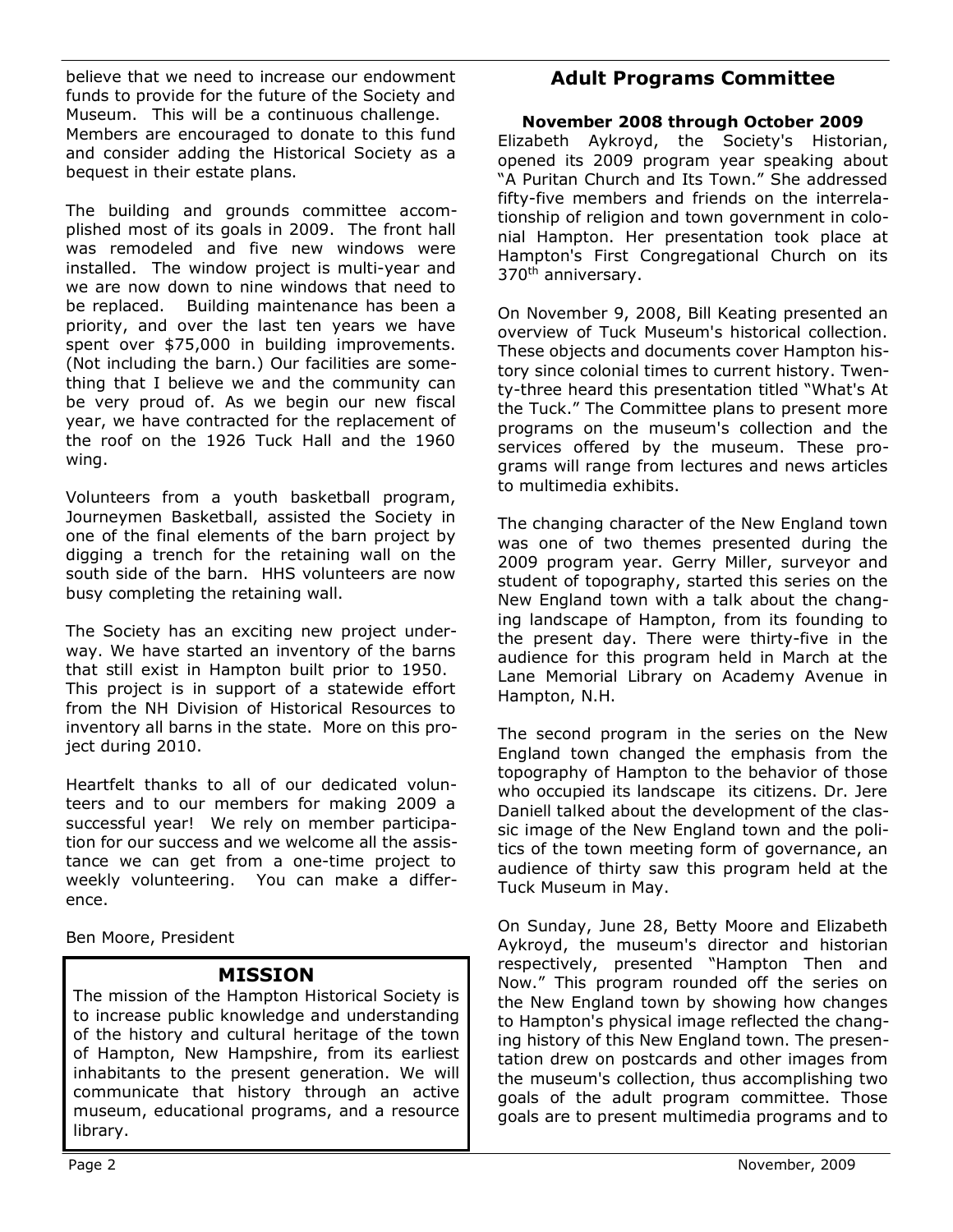use objects and documents from the museum's historic collection in its programs. Forty-five attended this program held at the Tuck Museum.

Fifty walked the Pine Grove Cemetery with Betty Moore, as she brought to life the stories behind the stone markers. The Hampton Heritage Commission sponsored the program.

Twenty-two listened to a presentation of "Hampton Then and Now" at the Dearborn House in September.

The 2009 program year concluded with a presentation by Steve Taylor on the impact of cows on New Hampshire's past, present and future. His program was held in the Leavitt Barn and taped by Channel 22, Hampton Public Access TV. This program was the first in a series covering industry in Hampton, and was attended by thirty.

The adult program committee is planning to continue developing programs that follow themes in Hampton and greater United States history, and will be offering those programs in many formats such as multimedia lectures, written articles, and video presentations. The committee also plans to collaborate with Channel 22 on future history projects.

#### Bill Keating

| President<br>Vice Pres<br>Secretary<br>Treasurer | <b>Board of Trustees</b><br>Ben Moore<br><b>Bud DesRochers</b><br>Sammi Moe<br>Bob Dennett                                                                                 |
|--------------------------------------------------|----------------------------------------------------------------------------------------------------------------------------------------------------------------------------|
| Trustees                                         | Percy Annis<br>Elizabeth Aykroyd<br>Dave DeGagne<br>Catherine Fletcher<br>Rick Griffin<br>Rich Hureau<br><b>Bill Keating</b><br>Dyana Martin<br>Linda Metcalf<br>Liz Premo |

#### **2008-9 Volunteers Over 100 Hours**

Percy Annis Bill Keating Betty Moore Elizabeth Aykroyd Carol Keating Candice Stellmach Marge Crean Linda Metcalf Rich Hureau Ben Moore

## **25 - 100 Hours**

Nancy Coes Marilyn Green Liz Premo Dave Degage Cheryl Lassiter Chet Riley Bob Dennett Sammi Moe Diane Riley Bud DesRochers Cliff Pratt Dann Shaw Catherine Fletcher Kate Pratt Priscilla Triggs-Weeks

## **Other Volunteers**

Doug Aykroyd June Bean Tocky Bialobrzeski Gerhart Blume Lynn Blume Russ Brady Ginny Bridge Sandy Buck Sharon Buck Art Caira Priscilla Caira Ann Carnaby Janet Caylor Bud Coutu Christine Dargie Janice Deibert John Deibert Lois DesRochers Tracy Emerick Steve Falzone Maggie Genieris Ed Green Rick Griffin Ann Hansen Dennis Kepner Susan Kepner Masahiro Koizumi Brad Jacobson Karin Jacobson Dona Janetos Larry Marsolais Dyana Martin Marie Matthews Ada Merrill Russ Merrill

Dick Millette Gerald Miller Jim Metcalf Byron Moe Carolyn Moe Jason Moore Chris Nevins Marilyn Rishkofski Gloria Robinson Sam Robinson Jean Shaw Nancy Stiles Gary Webster Chuck Weinhold Karen Weinhold Martha Williams

Journeyman Basketball

## **Education**

The education committee offers programs to the public schools, home schools, scout troops, and others who ask for this service. We currently have standing programs for grades 1, 2, and 3. We also offer a program to the 8<sup>th</sup> grade students on request. Other educational programming is tailored to the needs of the specific group attending.

The volunteers for this group meet a few times a year to discuss and refresh programs, usually prior to the schools attending programs. New volunteers are encouraged to join the group and will be greatly appreciated! Training is short and easy to accomplish. Call Sammi at 929-0881 or the Tuck Museum, 929-0781.

Sammi Moe, chairman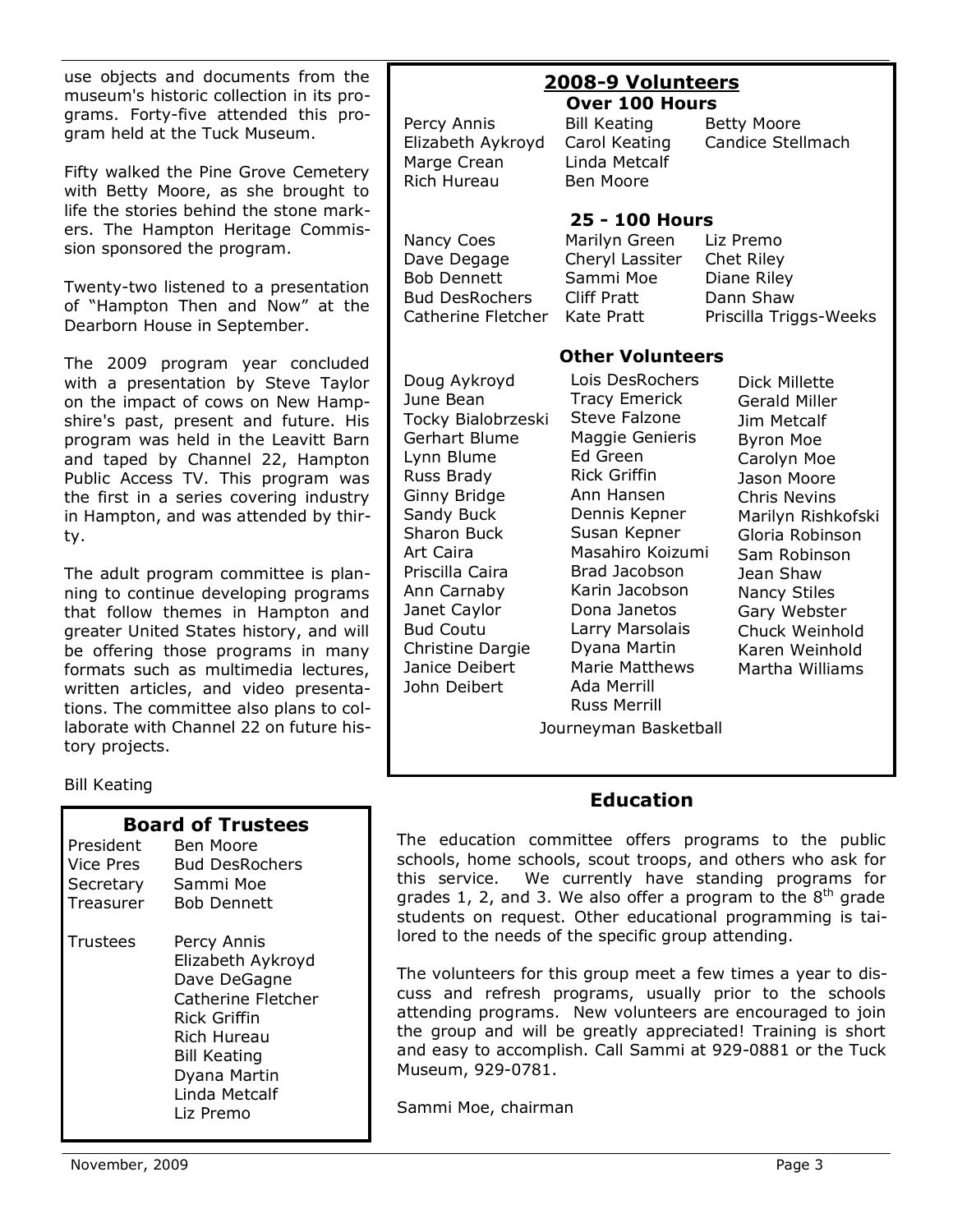# Director's Annual Report October 2008-September 2009

### **Highlights of the year include:**

- Award from the NH Preservation Alliance for the Leavitt Barn
- Strategic Planning for HHS Elizabeth Aykroyd, Chair
- Scanning procedures standardized for photographs Rich Hureau
- Hampton Cemetery CD Marge Crean
- Barn Exhibits Percy Annis, Bill Keating
- Recipient of IMLS Bookshelf Collection through the Institute of Museum and Library Science
- Community outreach use of facilities by local groups: Hampton Garden Club, Hampton Community Band, Hampton Blooms contest, DAR
- Building and grounds projects: Renovation of first and second floor hallways; five windows installed on the second floor; renovation of west entrance garden, and a fieldstone retaining wall next to the barn.

### **Other recognition:**

- Website, newsletter, email notices, scanning Rich Hureau
- Collections Carol Keating, Priscilla Triggs-Weeks, Nancy Coes, Diane Riley, Linda Metcalf, Betty Ann Lavallee, Percy Annis, Bill Keating
- Scrapbook Scanning Project Cheryl Lassiter
- Exhibits Percy Annis, Doug & Elizabeth Aykroyd, Bill Keating
- Research Elizabeth Aykroyd, Candy Stellmach, Marge Crean
- Museum Hosts Bob Wallace, Elizabeth Aykroyd, Janet Caylor, Rich Hureau, Carol and Bill Keating, Linda Metcalf, Priscilla Triggs-Weeks, Marge Crean, Martha Williams, Betty Moore
- Landscaping & Grounds Bob Wallace, Ben Moore, Chet Riley, Percy Annis, Bud DesRochers, Bill Keating, Betty Moore
- Snowplowing Gary Webster
- Program chair Bill Keating for incorporating our collection into programming
- Pig Roast Committee Chairs and Key Volunteers Cliff and Kate Pratt, Marilyn Green food solicitations, Catherine Fletcher and Bob Wallace – ticket sales; Ben Moore - silent auction; Percy Annis- setup. Thanks for the most successful pig roast to date.

**Highlights to the Collection** all donations relating to the history of Hampton are appreciated, but the following are of special significance:

- Scrapbooks relating to Hampton history various sources
- Photos and memorabilia from Hampton Playhouse
- Selectmen's reports and other town records Town of Hampton
- Photographs relating to Hampton Lane Memorial Library

I would like to recognize Nancy Coes and Priscilla Triggs-Weeks for their many years of volunteering. To the committee chairs with whom I have the privilege of working, thanks for all your hard work!

Betty Moore, Director

# **Mark your calendar for the 2010 Pig Roast Saturday, September 4, 2010**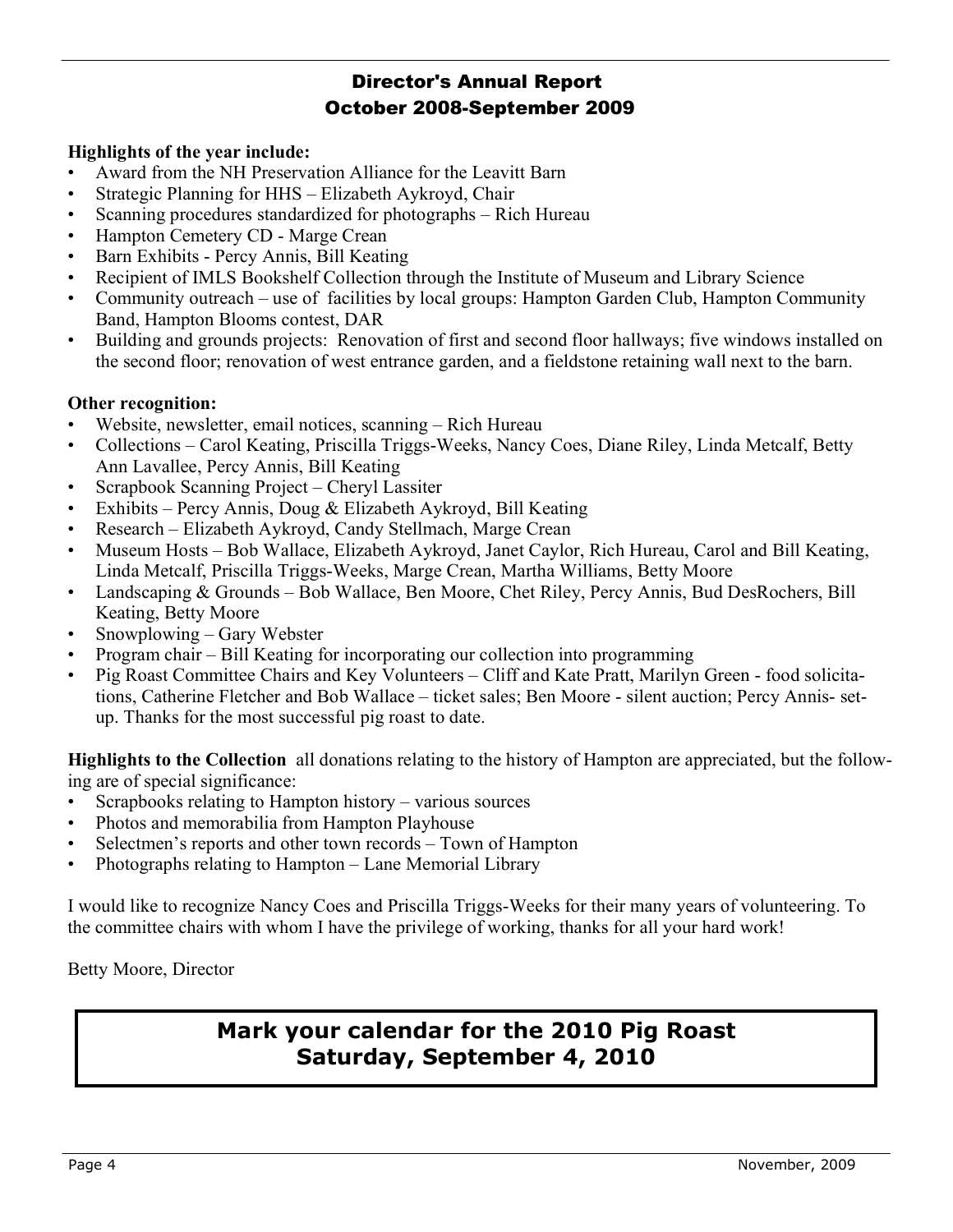# **BUSINESS MEMBERSHIP**

We thank the following business members for their support of the Society:

234 Lafayette Road Realty LLC Dion Construction, Inc. Eccentric Hair Fairpoint Communications Hampton Eyecare Associates Kingfish Trolley Lines, LLC Lamie's Inn & The Old Salt Restaurant Landwright, LLC Mackensen & Company Inc. Neville & Associates Financial Services Northeast Auctions Preston Real Estate Remick & Gendron Funeral Home-Crematory Seabrook Station Seacoast Florist Inc. Tobey & Merrill Insurance Unitil Corporation



Candice Stellmach presents Roberta Golledge with a history of the Nudd Homestead. Mrs. Golledge provided photos, maps and documentation regarding one of the earliest homes on Hampton Beach, aiding the museum in their research of early homesteads.



Building improvements at the museum continue with a new roof installation on the 1960s wing and Tuck Hall.

#### **STATEMENT OF ACTIVITIES Eleven Months Ended September 30, 2009**

#### **Unaudited**

| <b>Operating Account</b><br>Revenues, Gains, Other Support<br>Dues<br>Donations - unrestricted<br>Museum Gift Shop Sales<br>Fundraising<br>Interest and Investment<br><b>Endowment Funds</b><br>Grants<br>Programs & Other | \$4,647<br>4,668<br>127<br>8,701<br>279<br>2,351<br>500<br>30 |
|----------------------------------------------------------------------------------------------------------------------------------------------------------------------------------------------------------------------------|---------------------------------------------------------------|
| <b>Total Revenues and Support</b>                                                                                                                                                                                          | 21,303                                                        |
| <b>Expenses and Losses</b><br>Tuck Museum Program<br><b>Buildings and Grounds</b><br><b>Public Programs</b><br>Publicity and Website<br>Membership and Newsletters<br>Fundraising<br>Management and General                | 2,151<br>15,128<br>962<br>313<br>872<br>1,161<br>682          |
| <b>Total Expenses</b>                                                                                                                                                                                                      | 21,269                                                        |
| <b>Change in Unrestricted Net Assets</b>                                                                                                                                                                                   | 34                                                            |
| Restricted donations received<br>Endowment fund transfer to NHCF                                                                                                                                                           | 1,565<br>$-1,565$                                             |
| Net change in liquid assets                                                                                                                                                                                                | 34                                                            |
| <b>Liquid Assets, Beginning of Year</b>                                                                                                                                                                                    | 61,091                                                        |
| <b>Liquid Assets, End of Year</b>                                                                                                                                                                                          | \$61,125                                                      |



The Barn Survey Team. A barn inventory of Hampton is being done for the NH Division of Historic Resources. Local structures will be described, measured, photographed throughout 2009-10. The barn in the background belongs to Chet Riley.